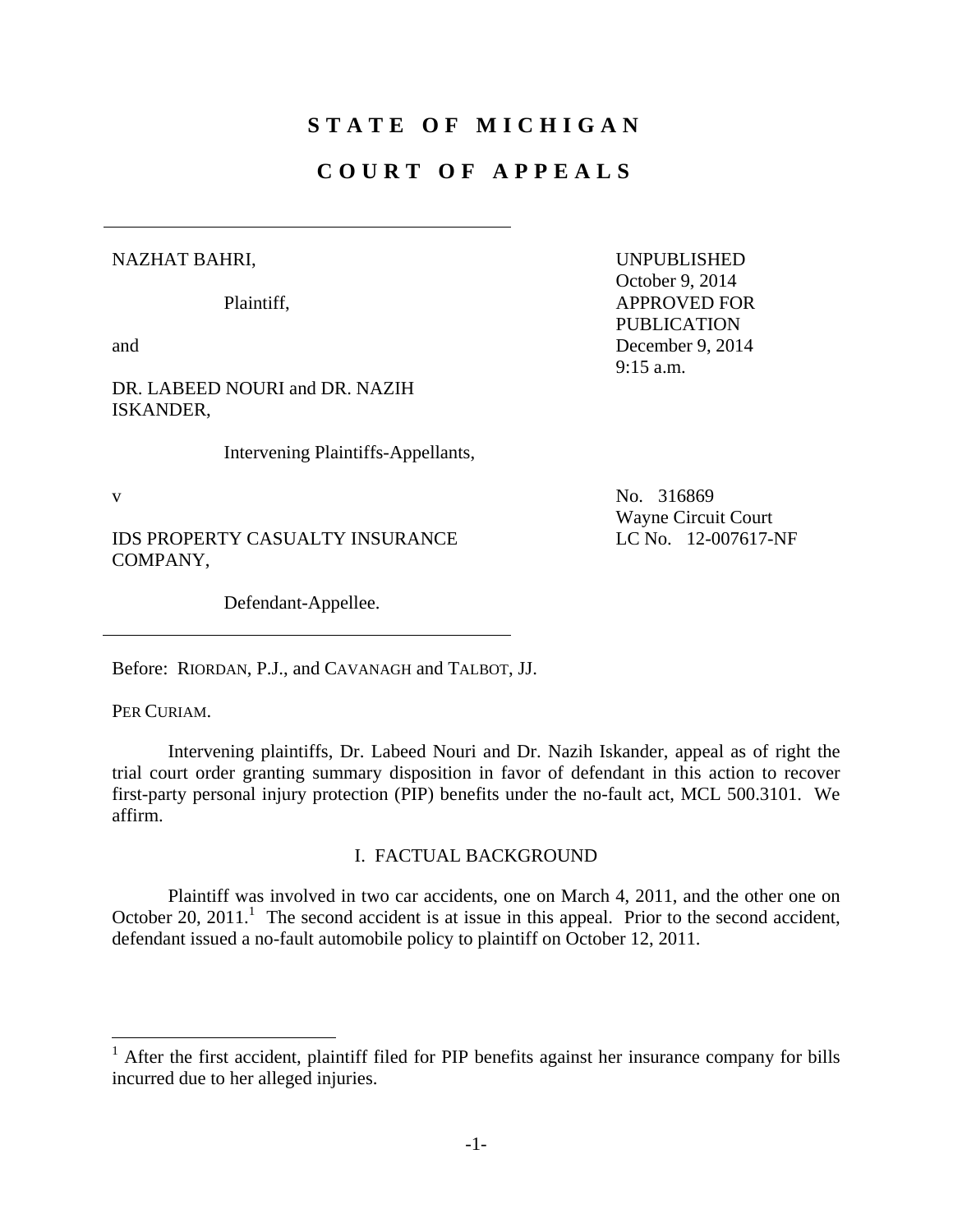According to the October 20, 2011 police report, as plaintiff exited an alley in Detroit, her brakes "failed" and she hit another car. The police report indicates only two cars were involved. However, plaintiff's deposition testimony varied from that report. She claimed a third car was involved, explaining: "We were stopped. I saw a car, it was coming – it was coming like – like an airplane was flying. He went and he did something and I don't know – until now I don't know how. Did I press the gas? I wanted to just get myself out of this problem and I hit another car as well."

Following the October 20th accident, plaintiff sought PIP and uninsured motorist benefits from defendant. With respect to replacement services, plaintiff submitted to defendant "Household Services Statements" which indicated that multiple replacement services were provided daily to plaintiff from October 2011 through February 29, 2012. The document indicates that plaintiff was receiving replacement services for the entire month of October. However, surveillance video during this time period captured plaintiff bending, lifting, driving, and running errands.

Plaintiff filed this instant complaint on June 6, 2012, seeking to recover PIP benefits and uninsured motorist benefits from defendant. Intervening plaintiffs—doctors who treated plaintiff—intervened to recover PIP benefits payable to plaintiff for medical services they provided after the second accident.

Defendant filed a motion for summary disposition, arguing that pursuant to the terms of the policy, PIP benefits and uninsured motorist benefits were precluded because of plaintiff's fraudulent representations. It also argued that because intervening plaintiffs stood in the shoes of plaintiff, they were not entitled to receive PIP benefits. In regard to uninsured motorist benefits, defendant argued that because the phantom third vehicle did not strike plaintiff's vehicle, the plain language of the policy precluded the payment of uninsured motorist benefits.

The trial court ultimately agreed with defendant, and granted summary disposition in its favor. Intervening plaintiffs now appeal.<sup>2</sup>

### II. SUMMARY DISPOSITION

#### A. STANDARD OF REVIEW

 Intervening plaintiffs first argue that the trial court erred in granting defendant's motion for summary disposition with respect to their claim for PIP benefits. A grant or denial of a motion for summary disposition under MCR 2.116(C)(10) is reviewed *de novo*. *MEEMIC Ins Co v DTE Energy Co*, 292 Mich App 278, 280; 807 NW2d 407 (2011).<sup>3</sup> The motion for

<sup>&</sup>lt;sup>2</sup> This Court denied intervening plaintiffs' motion to amend the claim of appeal to add plaintiff as an appellant. Thus, Nazhat Bahri is not a party to this appeal.

 $3$  Although the trial court did not specify which subrule it was relying on, we will construe it as granted under MCR 2.116(C)(10). *Cuddington v United Health Services, Inc*, 298 Mich App 264, 270; 826 NW2d 519 (2012).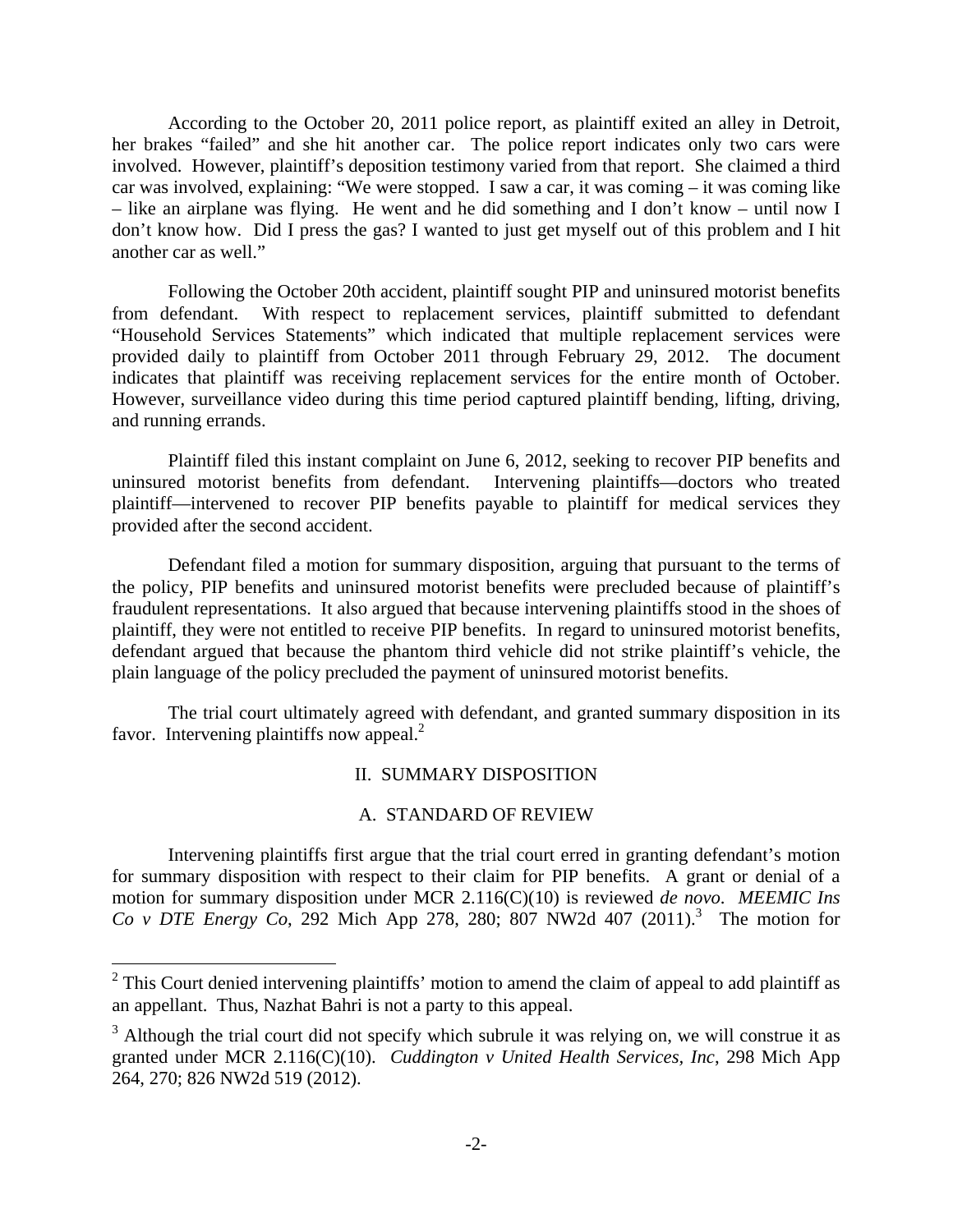summary disposition "tests the factual support for a claim and should be granted if there is no genuine issue as to any material fact and the moving party is entitled to judgment as a matter of law." *Id.* "A genuine issue of material fact exists when the record, giving the benefit of reasonable doubt to the opposing party, leaves open an issue upon which reasonable minds might differ." *West v Gen Motors Corp*, 469 Mich 177, 183; 665 NW2d 468 (2003). In reviewing a motion for summary disposition under MCR 2.116(C)(10), a court considers "affidavits, pleadings, depositions, admissions, and other documentary evidence submitted by the parties in the light most favorable to the party opposing the motion." *Greene v A P Prods, Ltd*, 475 Mich 502, 507; 717 NW2d 855 (2006) (quotations marks and citations omitted).

#### B. PIP BENEFITS

The no-fault policy at issue contained a general fraud exclusion, which provided:

 We do not provide coverage for any insured who has made fraudulent statements or engaged in fraudulent conduct in connection with any accident or loss for which coverage is sought under this policy.

"The rules of contract interpretation apply to the interpretation of insurance contracts." *McGrath v Allstate Ins Co,* 290 Mich App 434, 439; 802 NW2d 619 (2010). The language in an insurance contract should be read as a whole and we construe the language to give effect to every word, clause, or phrase. *Id.* "When the policy language is clear, a court must enforce the specific language of the contract. However, if an ambiguity exists, it should be construed against the insurer." *Id.* (citations omitted). Any undefined term should be given its plain and ordinary meaning, which may be gathered from dictionaries. *Id.* Although this Court will "construe the contract in favor of the insured if an ambiguity is found, this does not mean that the plain meaning of a word or phrase should be perverted, or that a word or phrase, the meaning of which is specific and well recognized, should be given some alien construction merely for the purpose of benefiting an insured." *Citizens Ins Co v Pro-Seal Serv Group, Inc,* 477 Mich 75, 82; 730 NW2d 682 (2007) (quotation marks and citation omitted).

Because intervening plaintiffs stood in the shoes of the named insured, if plaintiff cannot recover benefits, nor can intervening plaintiffs. See, e.g., *TBCI, PC v State Farm Mut Auto Ins Co*, 289 Mich App 39, 44; 795 NW2d 229 (2010). Further, this Court has explained the requirements for establishing fraud or false swearing as follows:

 To void a policy because the insured has wilfully misrepresented a material fact, an insurer must show that (1) the misrepresentation was material, (2) that it was false, (3) that the insured knew that it was false at the time it was made or that it was made recklessly, without any knowledge of its truth, and (4) that the insured made the material misrepresentation with the intention that the insurer would act upon it. A statement is material if it is reasonably relevant to the insurer's investigation of a claim. [*Mina v Gen Star Indemnity Co*, 218 Mich App 678, 686; 555 NW2d 1 (1996), rev'd in part on other grounds 455 Mich 866 (1997).]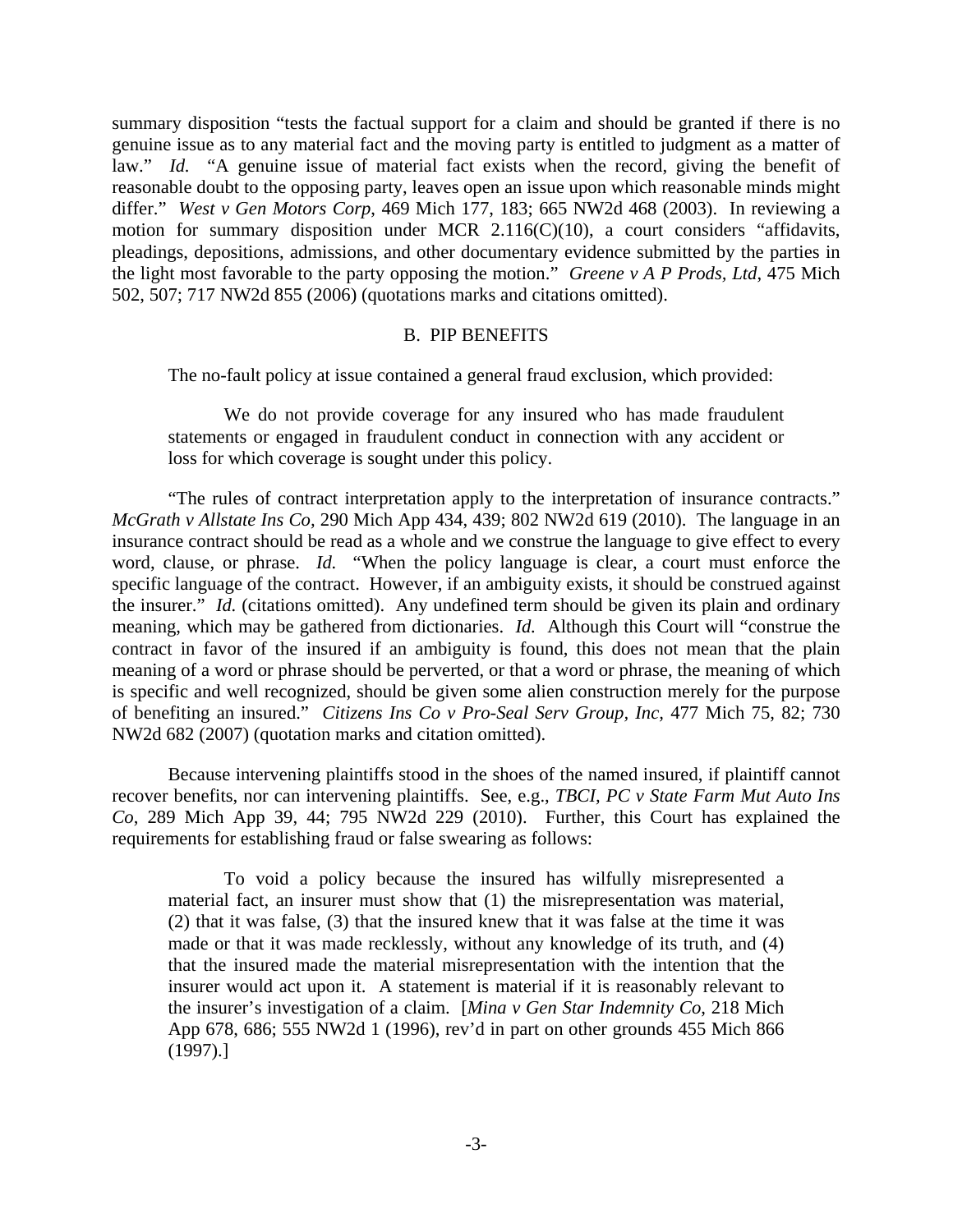We agree with the trial court that the fraud exclusion applied in the instant case. In order to substantiate her claim for replacement services, plaintiff presented a statement indicating that services were provided by "Rita Radwan" from October 1, 2011 to February 29, 2012. Because the accident occurred on October 20, 2011, on its face, the document plaintiff presented to defendant in support of her PIP claim is false, as it sought recoupment for services that were performed over the 19 days preceding the accident.

 Moreover, defendant produced surveillance evidence depicting plaintiff performing activities inconsistent with her claimed limitations. Plaintiff was observed bending, lifting, carrying objects, running errands, and driving—on the dates when she specifically claimed she needed help with such tasks. Of particular note, on November 11, 2011, plaintiff represented that she required assistance vacuuming, cooking, dishwashing, making beds, grocery shopping, taking out the garbage, driving, and running errands. Yet, surveillance videos captured her performing various activities, such as lifting, carrying, and dumping a large bucket of liquid in her yard. On December 19, 2011, plaintiff sought replacement services for various household activities, including grocery shopping. But, on that day, she was observed running several errands from 11:05 a.m. until 7:00 p.m. Plaintiff indicated that on December 29, 2011, she required the assistance of Rita to drive her and perform multiple household activities. However, surveillance video on that day captured plaintiff driving her own vehicle on errands. Similar discrepancies were noted for December 30, 2011.

This evidence belies plaintiff's assertion that she required replacement services, and it directly and specifically contradicts representations made in the replacement services statements. Reasonable minds could not differ in light of this clear evidence that plaintiff made fraudulent representations for purposes of recovering PIP benefits. Stated differently, we find no genuine issue of material fact regarding plaintiff's fraud. See *Mina*, 218 Mich App at 686. Because plaintiff's claim for PIP benefits is precluded, intervening plaintiffs' claim for PIP benefits is similarly barred, as they stand in the shoes of plaintiff.

The trial court properly granted defendant summary disposition.

#### C. UNINSURED BENEFITS

 Intervening plaintiffs also argue that the trial court erred when it dismissed plaintiff's claims for uninsured motorist benefits. Their argument is meritless for several reasons.

Even assuming, *arguendo*, that intervening plaintiffs have standing to assert this claim, they only sought PIP benefits in their complaint. Moreover, based on the language in the policy, plaintiff would not be entitled to uninsured motorist benefits. The uninsured motorist provision of plaintiff's policy provides:

 We will pay compensatory damages which an insured person is legally entitled to recover from the owner or operator of an uninsured motor vehicle because of bodily injury caused by accident. We will pay these damages for bodily injury an insured person suffers in a car accident while occupying a private passenger car or utility car or as a pedestrian as a result of having been struck by an uninsured motor vehicle*.* We will pay under this coverage only after any